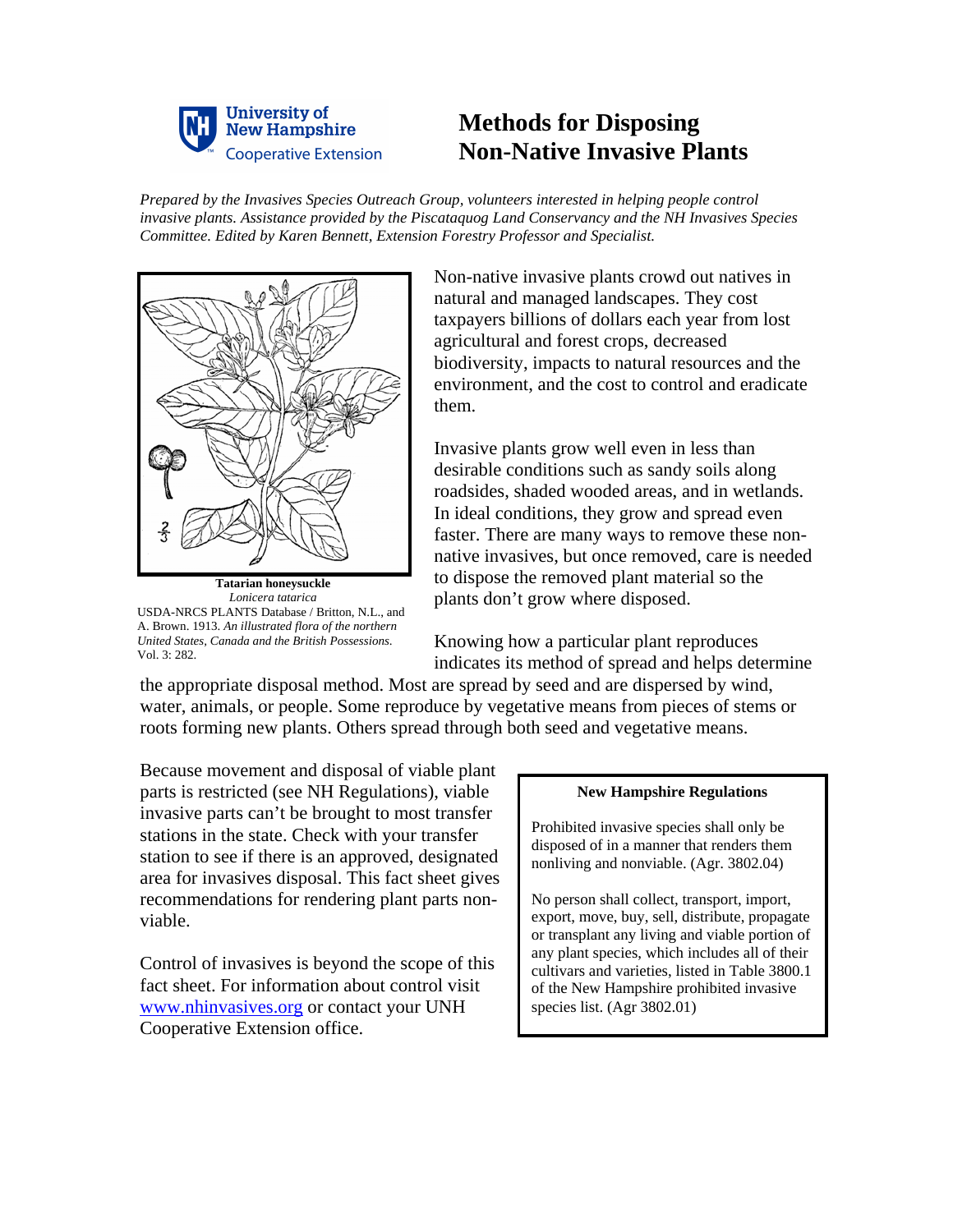## **How and When to Dispose of Invasives?**

To prevent seed from spreading remove invasive plants before seeds are set (produced). Some plants continue to grow, flower and set seed even after pulling or cutting. Seeds can remain viable in the ground for many years. If the plant has flowers or seeds, place the flowers and seeds in a heavy plastic bag "head first" at the weeding site and transport to the disposal site. The following are general descriptions of disposal methods. See the chart for recommendations by species.

**Burning:** Large woody branches and trunks can be used as firewood or burned in piles. For outside burning, a written fire permit from the local forest fire warden is required unless the ground is covered in snow. Brush larger than 5 inches in diameter can't be burned. Invasive plants with easily airborne seeds like black swallow-wort with mature seed pods (indicated by their brown color) shouldn't be burned as the seeds may disperse by the hot air created by the fire.

**Bagging (solarization):** Use this technique with softertissue plants. Use heavy black or clear plastic bags (contractor grade), making sure that no parts of the plants poke through. Allow the bags to sit in the sun for several weeks and on dark pavement for the best effect.

**Tarping and Drying:** Pile material on a sheet of plastic



**Japanese knotweed**  *Polygonum cuspidatum* USDA-NRCS PLANTS Database / Britton, N.L., and A. Brown. 1913. *An illustrated flora of the northern United States, Canada and the British Possessions*. Vol. 1: 676.

and cover with a tarp, fastening the tarp to the ground and monitoring it for escapes. Let the material dry for several weeks, or until it is clearly nonviable.

**Chipping:** Use this method for woody plants that don't reproduce vegetatively.

**Burying:** This is risky, but can be done with watchful diligence. Lay thick plastic in a deep pit before placing the cut up plant material in the hole. Place the material away from the edge of the plastic before covering it with more heavy plastic. Eliminate as much air as possible and toss in soil to weight down the material in the pit. Note that the top of the buried material should be at least three feet underground. Japanese knotweed should be at least 5 feet underground!

**Drowning:** Fill a large barrel with water and place soft-tissue plants in the water. Check after a few weeks and look for rotted plant material (roots, stems, leaves, flowers). Wellrotted plant material may be composted. A word of caution- seeds may still be viable after using this method. Do this before seeds are set. This method isn't used often. Be prepared for an awful stink!

**Composting:** Invasive plants can take root in compost. Don't compost any invasives unless you know there is no viable (living) plant material left. Use one of the above techniques (bagging, tarping, drying, chipping, or drowning) to render the plants nonviable before composting. Closely examine the plant before composting and avoid composting seeds.

**Be diligent looking for seedlings for** *years* **in areas where removal and disposal took place.**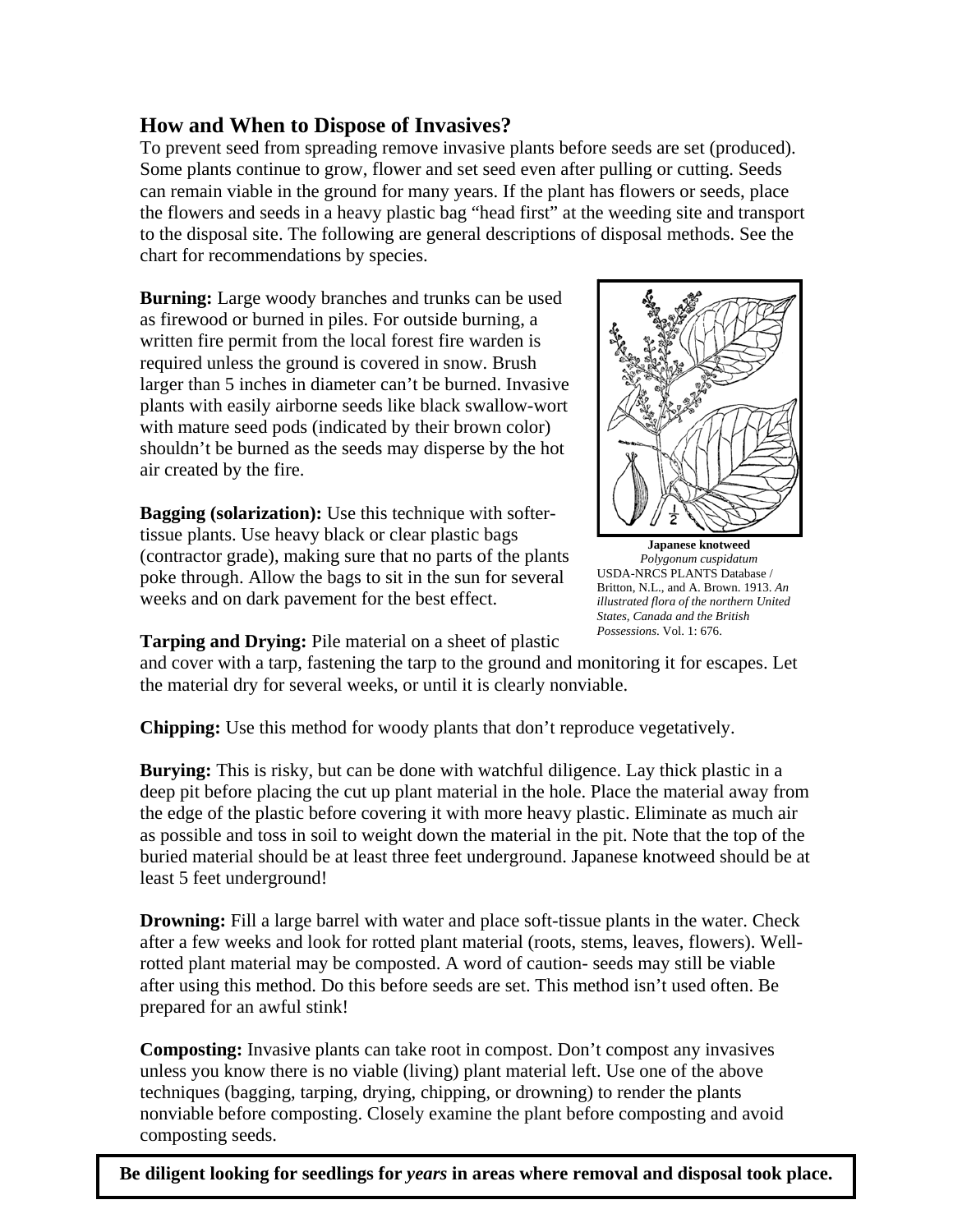## **Suggested Disposal Methods for Non-Native Invasive Plants**

This table provides information concerning the disposal of removed invasive plant material. If the infestation is treated with herbicide and left in place, these guidelines don't apply. Don't bring invasives to a local transfer station, unless there is a designated area for their disposal, or they have been rendered non-viable. This listing includes wetland and upland plants from the New Hampshire Prohibited Invasive Species List. The disposal of aquatic plants isn't addressed.

| <b>Woody Plants</b>                                                                                                                                                                                                                                                                                                                                                                                                                          | <b>Method of</b><br>Reproducing          | <b>Methods of Disposal</b>                                                                                                                                                                                                                                                                                                                                                                                                                               |
|----------------------------------------------------------------------------------------------------------------------------------------------------------------------------------------------------------------------------------------------------------------------------------------------------------------------------------------------------------------------------------------------------------------------------------------------|------------------------------------------|----------------------------------------------------------------------------------------------------------------------------------------------------------------------------------------------------------------------------------------------------------------------------------------------------------------------------------------------------------------------------------------------------------------------------------------------------------|
| Norway maple<br>(Acer platanoides)<br>European barberry<br>(Berberis vulgaris)<br>Japanese barberry<br>(Berberis thunbergii)<br>autumn olive<br>(Elaeagnus umbellata)<br>burning bush<br>(Euonymus alatus)<br>Morrow's honeysuckle<br>(Lonicera morrowii)<br>Tatarian honeysuckle<br>(Lonicera tatarica)<br>showy bush honeysuckle<br>(Lonicera x bella)<br>common buckthorn<br>(Rhamnus cathartica)<br>glossy buckthorn<br>(Frangula alnus) | <b>Fruit and Seeds</b>                   | Prior to fruit/seed ripening<br>Seedlings and small plants<br>• Pull or cut and leave on site with roots<br>exposed. No special care needed.<br>Larger plants<br>■ Use as firewood.<br>· Make a brush pile.<br>$\blacksquare$ Chip.<br>· Burn.<br>After fruit/seed is ripe<br>Don't remove from site.<br>· Burn.<br>• Make a covered brush pile.<br>• Chip once all fruit has dropped from<br>branches.<br>• Leave resulting chips on site and monitor.  |
| oriental bittersweet<br>(Celastrus orbiculatus)<br>multiflora rose<br>(Rosa multiflora)                                                                                                                                                                                                                                                                                                                                                      | Fruits, Seeds,<br><b>Plant Fragments</b> | Prior to fruit/seed ripening<br>Seedlings and small plants<br>• Pull or cut and leave on site with roots<br>exposed. No special care needed.<br>Larger plants<br>· Make a brush pile.<br>· Burn.<br>After fruit/seed is ripe<br>Don't remove from site.<br>· Burn.<br>• Make a covered brush pile.<br>• Chip – only after material has fully dried<br>(1 year) and all fruit has dropped from<br>branches. Leave resulting chips on site and<br>monitor. |